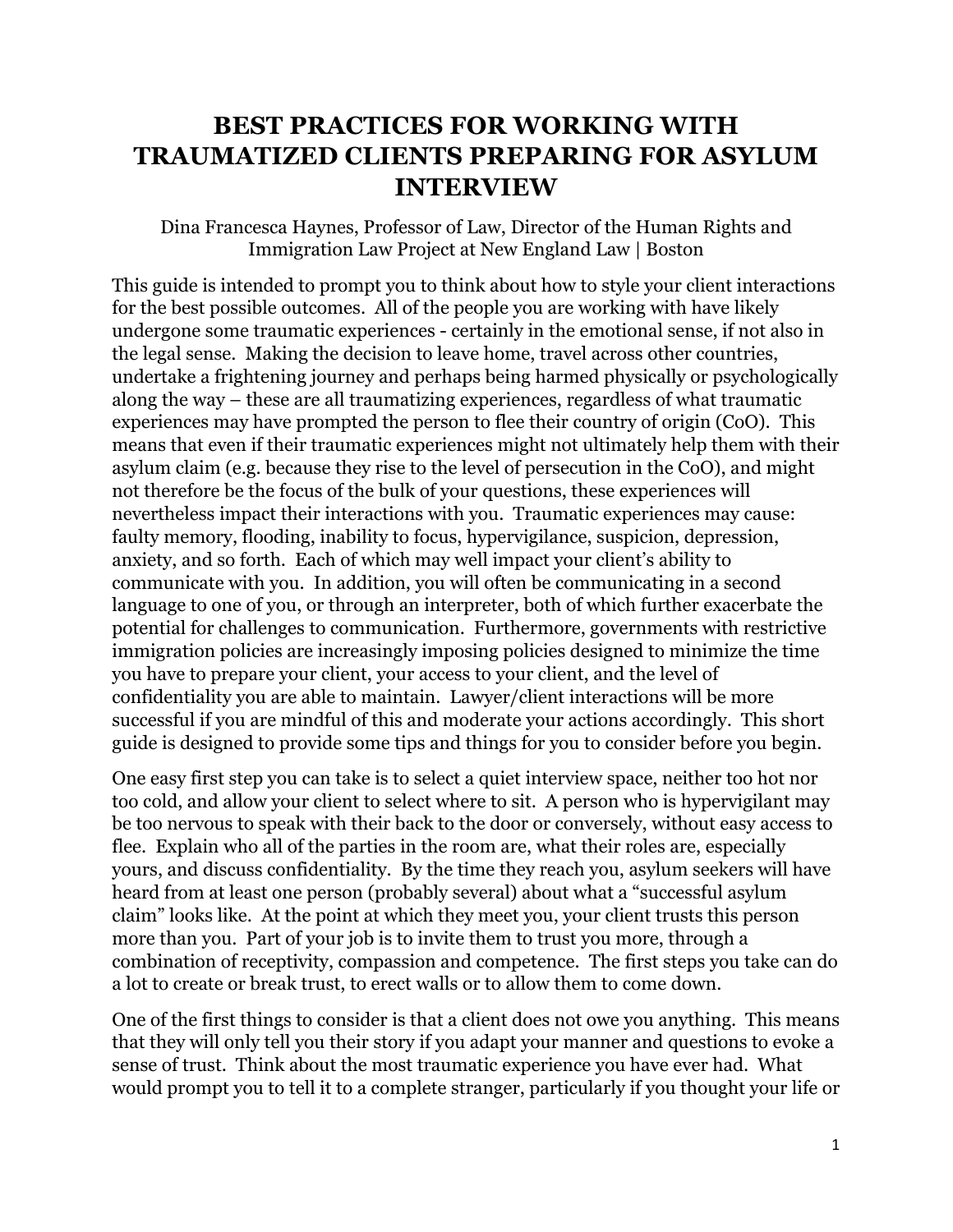your children's wellbeing was hanging in the balance. It is tempting to think that because you are volunteering your time to assist people in need -- people who would have no legal assistance otherwise -- that they owe you forthrightness, efficiency in their answers, gratitude. Thinking those things, even subconsciously (which is especially likely to happen when you are also tired or perhaps even suffering secondary trauma or feeling burned out), is likely to impede the process in multiple ways.

Clients who have experienced sexual violence may be even less forthcoming and take longer to trust you. Every individual is different, and how long ago the sexual violence took place and what has happened since then is also likely to impact their ability to discuss the event(s). For example, if the sexual violence took place in the CoO, and the person made the difficult decision to leave and then travelled for several months to seek asylum, they may now view themselves as survivors and persons with agency, taking affirmative steps to seek asylum. They may possibly be better equipped to discuss the details of the event(s). Even so, discussing traumatic events is often extremely triggering. At a minimum, consider offering your clients compassion, nonjudgment, and breaks as needed. The breaks should not only be for your clients. If you find yourself becoming impatient, ask yourself whether you might benefit from a break.

When our clients are telling us horrific stories, and when we are trying to think of legal bases for asylum claims based on those stories, we may find ourselves rightly concerned that we are revictimizing our clients by asking them to tell us these stories. One of the best ways to avoid revictimizing your clients is to be exceedingly clear, at every step of your interview(s), exactly *why* you are asking the questions you are asking. Another very important tool is to begin each interview by explaining in plain non-legal language, what the law says and how that relates to the client's story. Most interviews will take place in at least one parties' second language or through an interpreter, but this term of art means that it is the lawyer's obligation to meet the client "where they are," intellectually and emotionally, and to ensure that the interpreter does, as well. The client "owns" the case, meaning that they suffer or benefit from the consequences of the outcome of their claim. Therefore, our job is to explain the law to them, elicit facts, and then explain how their facts fit into the law. "Explain" means that we say it in such a way that it is understood. Our job is not to impress clients with our legal knowledge. Our job is pull out the facts that are most likely to satisfy the elements of asylum law (or vulnerability standards, or eligibility) and then guide them in how best to communicate those facts to the adjudicator. For example, you might say:

In X number of days, you will be meeting with X official who will make a determination about X. I do not work with any government. I am here for you, and my job is to help you to tell your story in such a way that when you meet with the officer, you know how to talk about what happened to you, emphasizing the parts that are required to be shown in order to be granted asylum (or eligibility, etc.). [optional, but very effective:] At the end of our time together, I will try to tell your story back to you, so that you can hear what it sounds like to focus on the parts that satisfy the asylum requirements, and maybe leave out events which,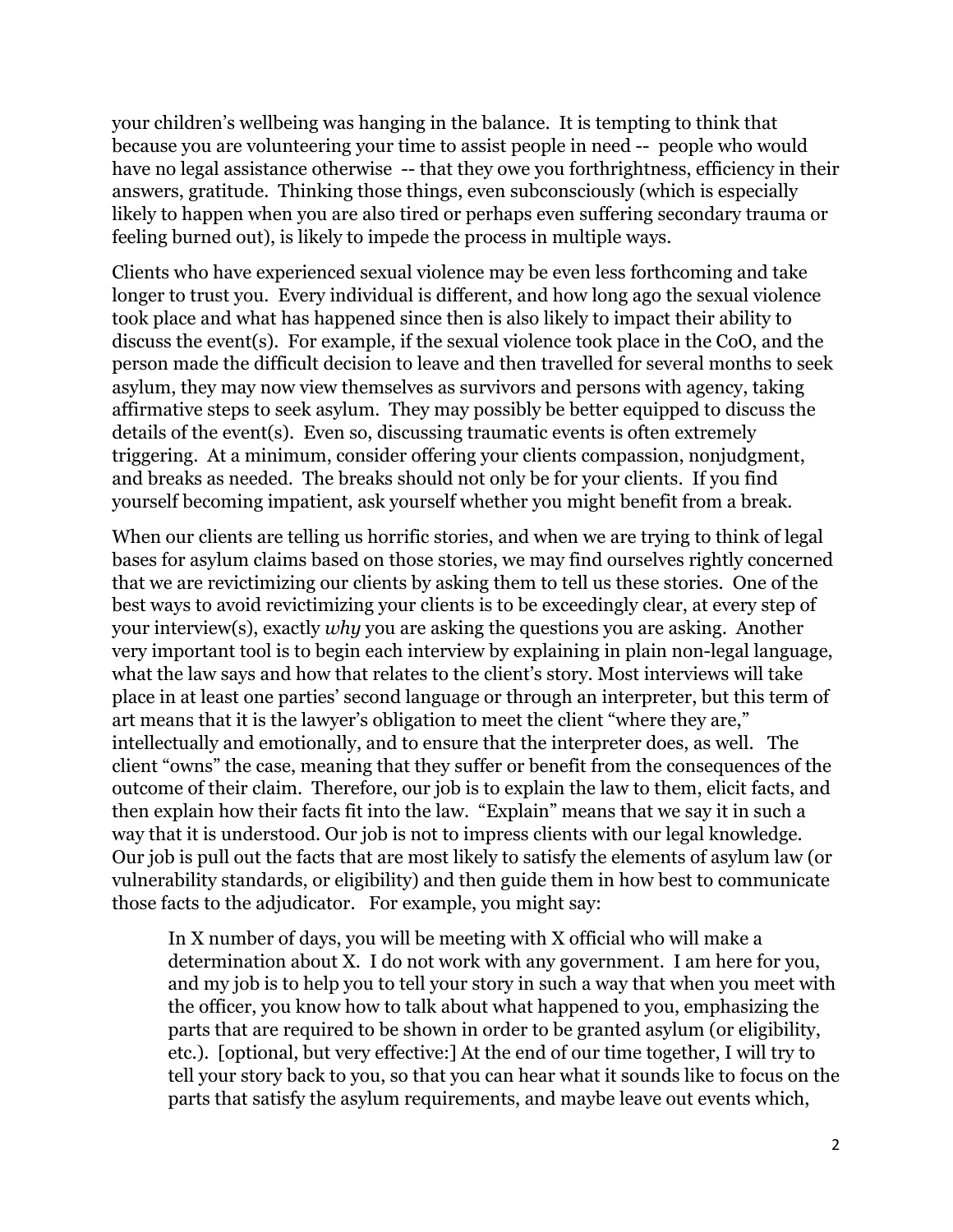while they might be very important to you, are not relevant or not helpful to your claim. At some points, I might ask you questions that the Officer might ask you. But I will let you know first that I am going to do that, so you will not think that I am questioning the truthfulness of your story. [optional] If we have time, and we think it would beneficial, I might 'play the role' of the Officer once I've told your story back to you. The point would be for you to become more familiar with the style and type of questions you might be asked. Throughout all of this, I am here for you. I work for you.

One of the quickest ways to shut down a client who has started to trust you is to start "cross-examining." There is a difference between asking questions to elicit more useful details, and making a person feel like you are judging them or don't believe them. Look at the difference, for example, between the following two interactions:

- 1. "You just said that you were raped by men who entered your home. I am so sorry that this happened to you. I would like to ask you some questions that will bring out some details that are very important. I am not trying to make you suffer by remembering the story. I am trying to help you pull out details that would be very persuasive to the Officer and important for him to hear. Is it alright if I ask you these questions? [if yes, then:] Can you tell me what clothes they were wearing, what car they were driving, how many of them hurt you? Did they ever say anything to you or to each other while these events were happening? What happened when they left?"
- 2. "You just said you were raped by men who entered your home. How many of them were there? Why did they let you escape?"

The first may help the client understand why you are asking the questions and, *crucially,* that you are not judging them or questioning the truthfulness of their claim. The second scenario, by its abruptness alone, shuts down any trust that you are "on their side," and is likely instead to make them wonder whether you believe them. If you have elected to represent a client, and you do not know for certain that the client is lying [in which case you would withdraw your representation], your job is to believe them, and help them tell their story in a way that applies their facts to the law. Remember that responses to trauma can often look like lack of candor, especially when compounded by cultural and language differences. Your job is to *believe in* your client*.* Really show that you are empathetically listening. If this makes you emotional, that is not the end of the world. Lawyers don't have to be stoic to be effective. They can be human, too. The caveat to this is that most clients do not want to hurt you; if you feel that your emotional response is impeding your client's willingness to continue, take a break. You might also tell a client who becomes emotional that genuine emotion is not only fine to show to the Officer, but often helpful. Don't be afraid to share space with a client telling a difficult story.